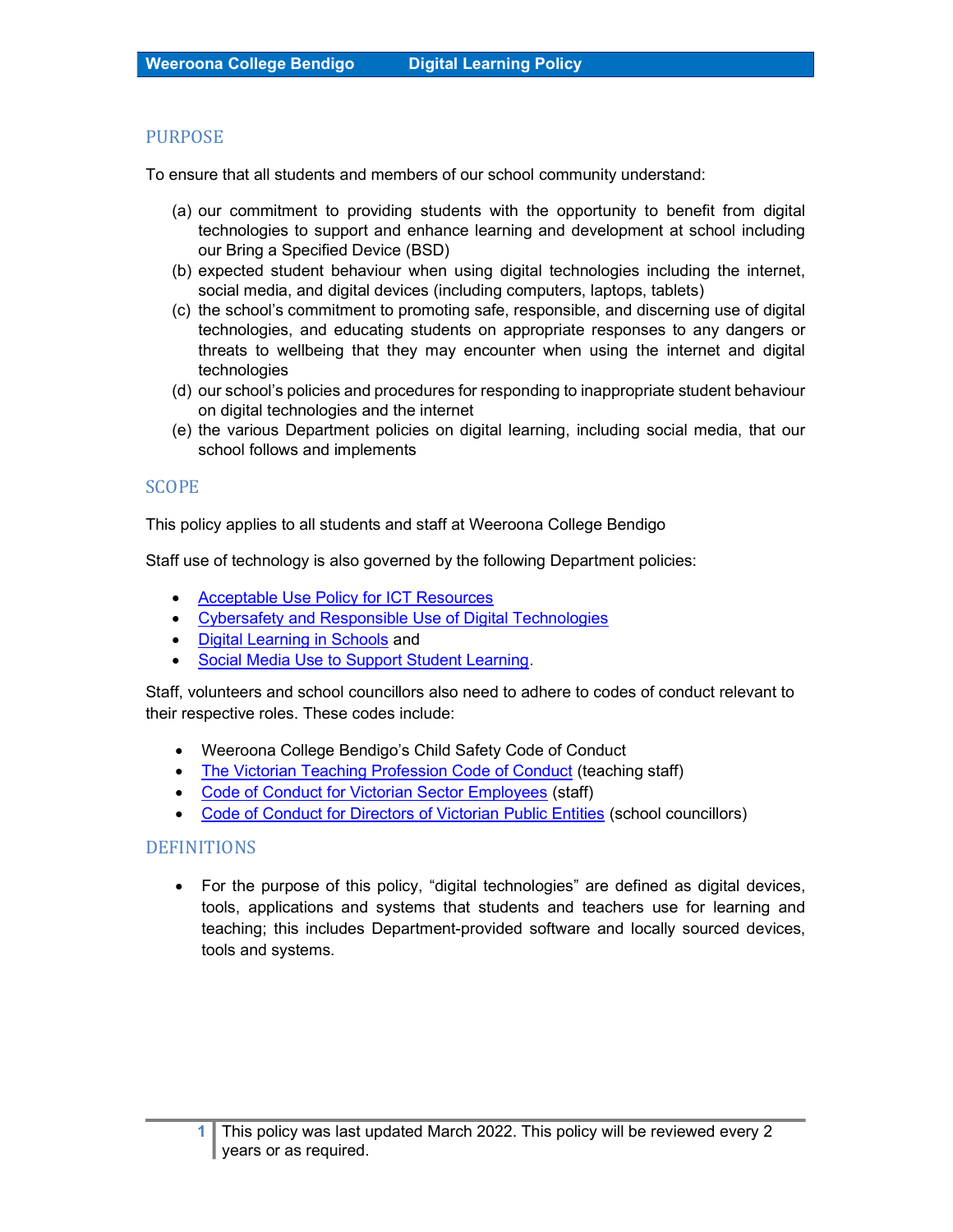# **POLICY**

### Vision for digital learning at our school

The use of digital technologies is a mandated component of the Victorian Curriculum F-10.

Safe and appropriate use of digital technologies, including the internet, apps, computers and tablets, can provide students with rich opportunities to support learning and development in a range of ways.

Through increased access to digital technologies, students can benefit from learning that is interactive, collaborative, personalised, engaging and transformative. Digital technologies enable our students to interact with and create high quality content, resources and tools. It also enables personalised learning tailored to students' particular needs and interests and transforms assessment, reporting and feedback, driving new forms of collaboration and communication.

Example School believes that the use of digital technologies at school allows the development of valuable skills and knowledge and prepares students to thrive in our globalised and interconnected world. Our school's vision is to empower students to use digital technologies safely and appropriately to reach their personal best and fully equip them to contribute positively to society as happy, healthy young adults.

### Personal Devices at Weeroona College Bendigo

Students are to bring their own device to school each day to be used during class time for different learning activities. When bringing their own device to school, students should ensure that it:

- Is fully charged each morning
- Is brought to school in a protective case
- has at least XX GB of storage
- operates on OS version XXX or later

Please note that our school does not have insurance to cover accidental damage to students' devices, and parents/carers are encouraged to consider obtaining their own insurance for their child's device.

Students, parents and carers who would like more information or assistance regarding our BSD program are encouraged to contact the IT department.

### Safe and appropriate use of digital technologies

Digital technologies, if not used appropriately, may present risks to users' safety or wellbeing. At Weeroona College Bendigo, we are committed to educating all students to use digital technologies in ways that respect the dignity of ourselves and others and promote full flourishing for all, equipping students with the skills and knowledge to navigate the digital world.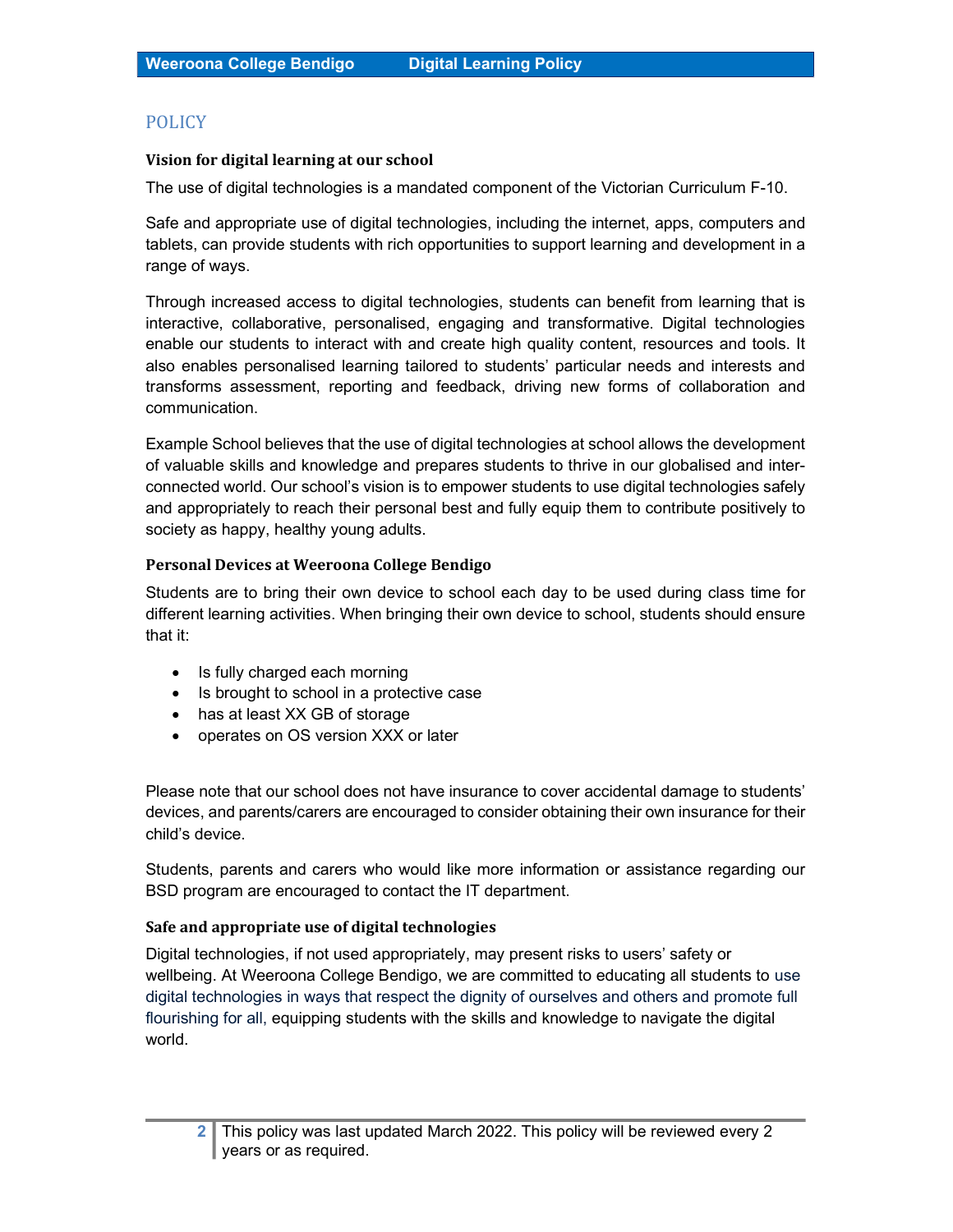At Weeroona College Bendigo, we:

- use online sites and digital tools that support students' learning, and focus our use of digital technologies on being learning-centred
- use digital technologies in the classroom for specific purpose with targeted educational or developmental aims
- supervise and support students using digital technologies for their schoolwork
- effectively and responsively address any issues or incidents that have the potential to impact on the wellbeing of our students
- have programs in place to educate our students to be safe, responsible, and discerning users of digital technologies
- educate our students about digital issues such as privacy, intellectual property and copyright, and the importance of maintaining their own privacy and security online
- actively educate and remind students of our Student Engagement policy that outlines our School's values and expected student behaviour, including online behaviours
- have an Acceptable Use Agreement outlining the expectations of students when using digital technologies for their schoolwork
- use clear protocols and procedures to protect students working in online spaces, which includes reviewing the safety and appropriateness of online tools and communities and removing offensive content at the earliest opportunity
- educate our students on appropriate responses to any dangers or threats to wellbeing that they may encounter when using the internet and other digital technologies
- provide a filtered internet service at school to block access to inappropriate content
- refer suspected illegal online acts to the relevant law enforcement authority for investigation
- support parents and carers to understand the safe and responsible use of digital technologies and the strategies that can be implemented at home through regular updates in our newsletter, information sheets, website/school portal and information sessions.

Distribution of school owned devices to students and personal student use of digital technologies at school will only be permitted where students and their parents/carers have completed a signed Acceptable Use Agreement.

It is the responsibility of all students to protect their own password and not divulge it to another person. If a student or staff member knows or suspects an account has been used by another person, the account holder must notify their advisor immediately.

All messages created, sent, or retrieved on the school's network are the property of the school. The school reserves the right to access and monitor all messages and files on the computer system, as necessary and appropriate. Communications including text and images may be required to be disclosed to law enforcement and other third parties without the consent of the sender.

#### Social media use

Our school follows the Department's policy on Social Media Use to Support Learning to ensure social media is used safely and appropriately in student learning and to ensure appropriate parent notification occurs or, where required, consent is sought. Where the student activity is visible to the public, it requires consent.

In accordance with the Department's policy on social media, staff will not 'friend' or 'follow' a student on a personal social media account, or accept a 'friend' request from a student using

<sup>3</sup> This policy was last updated March 2022. This policy will be reviewed every 2 years or as required.